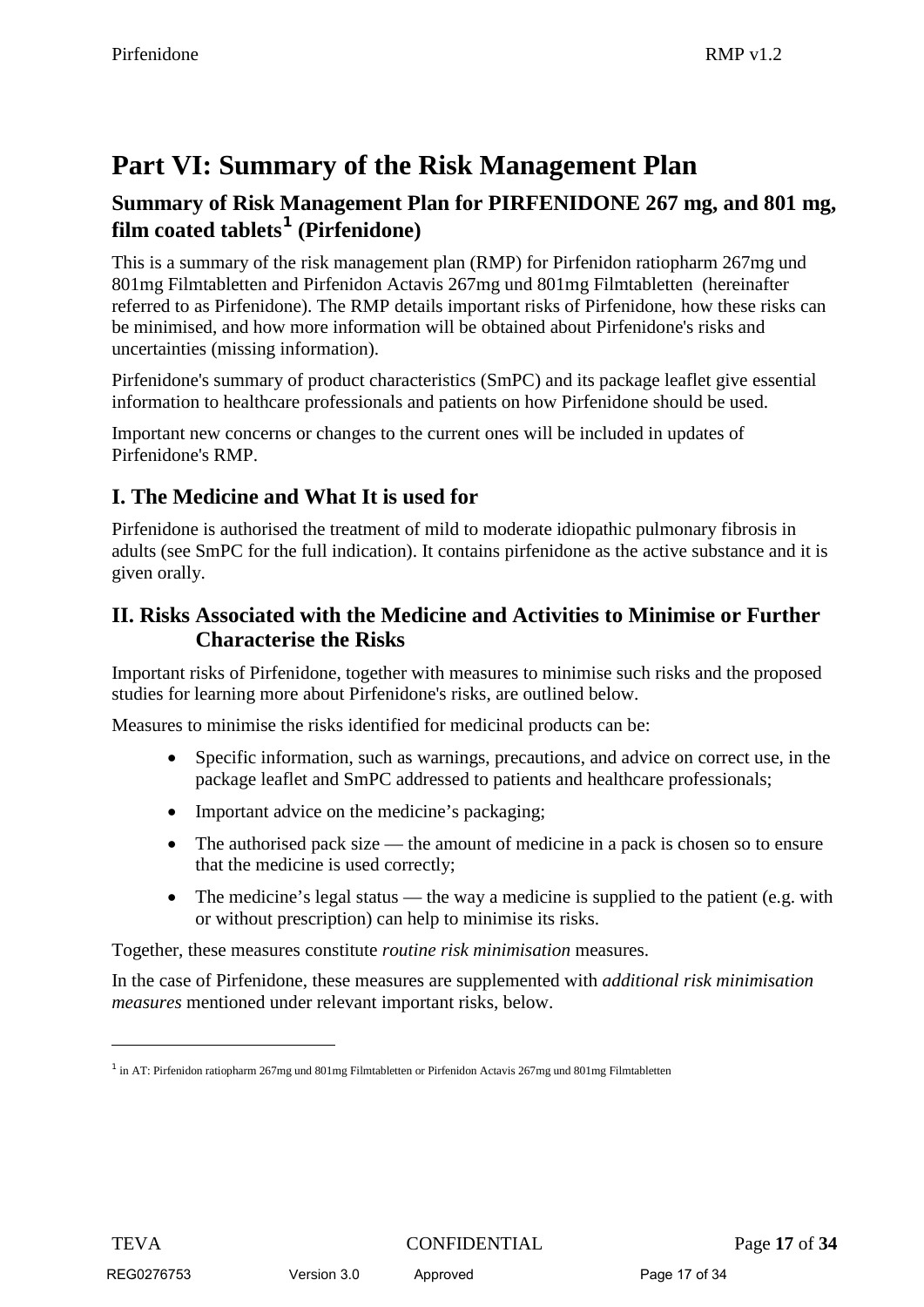In addition to these measures, information about adverse reactions is collected continuously and regularly analysed, so that immediate action can be taken as necessary. These measures constitute *routine pharmacovigilance activities*.

## **II.A List of Important Risks and Missing Information**

Important risks of Pirfenidone are risks that need special risk management activities to further investigate or minimise the risk, so that the medicinal product can be safely taken. Important risks can be regarded as identified or potential. Identified risks are concerns for which there is sufficient proof of a link with the use of Pirfenidone. Potential risks are concerns for which an association with the use of this medicine is possible based on available data, but this association has not been established yet and needs further evaluation. Missing information refers to information on the safety of the medicinal product that is currently missing and needs to be collected (e.g. on the long-term use of the medicine).

| Table 8: | <b>Summary of Safety Concerns</b> |  |
|----------|-----------------------------------|--|
|----------|-----------------------------------|--|

| List of important risks and missing information |                                                                                                                         |  |
|-------------------------------------------------|-------------------------------------------------------------------------------------------------------------------------|--|
| <b>Important identified</b><br>risks            | Drug-induced liver injury (DILI)<br>$\bullet$<br>Photosensitivity reaction and rash<br>Gastrointestinal symptoms        |  |
| <b>Important potential</b><br>risks             | Severe skin reactions<br>Risk of medication error in patients transferring between capsules<br>$\bullet$<br>and tablets |  |
| <b>Missing information</b>                      | QT prolongation<br>Underlying specific cardiac events<br>$\bullet$                                                      |  |

# **II.B Summary of Important Risks**

#### **Table 9: Summary of Pharmacovigilance Activities and Risk Minimisation Activities by Safety Concern**

| Important identified risk: Drug-induced liver injury (DILI) |                                                                                    |  |
|-------------------------------------------------------------|------------------------------------------------------------------------------------|--|
| <b>Risk minimisation</b>                                    | Routine risk minimisation measures                                                 |  |
| measures                                                    | SmPC section 4.3, 4.4 and 4.8.                                                     |  |
|                                                             | PL section 2 and 4.                                                                |  |
|                                                             | Prescription only medicine.                                                        |  |
|                                                             | Additional risk minimisation measures                                              |  |
|                                                             | Physician checklist                                                                |  |
|                                                             | Routine pharmacovigilance activities beyond adverse reactions reporting and signal |  |
|                                                             | detection                                                                          |  |
|                                                             | Follow-up questionnaire.                                                           |  |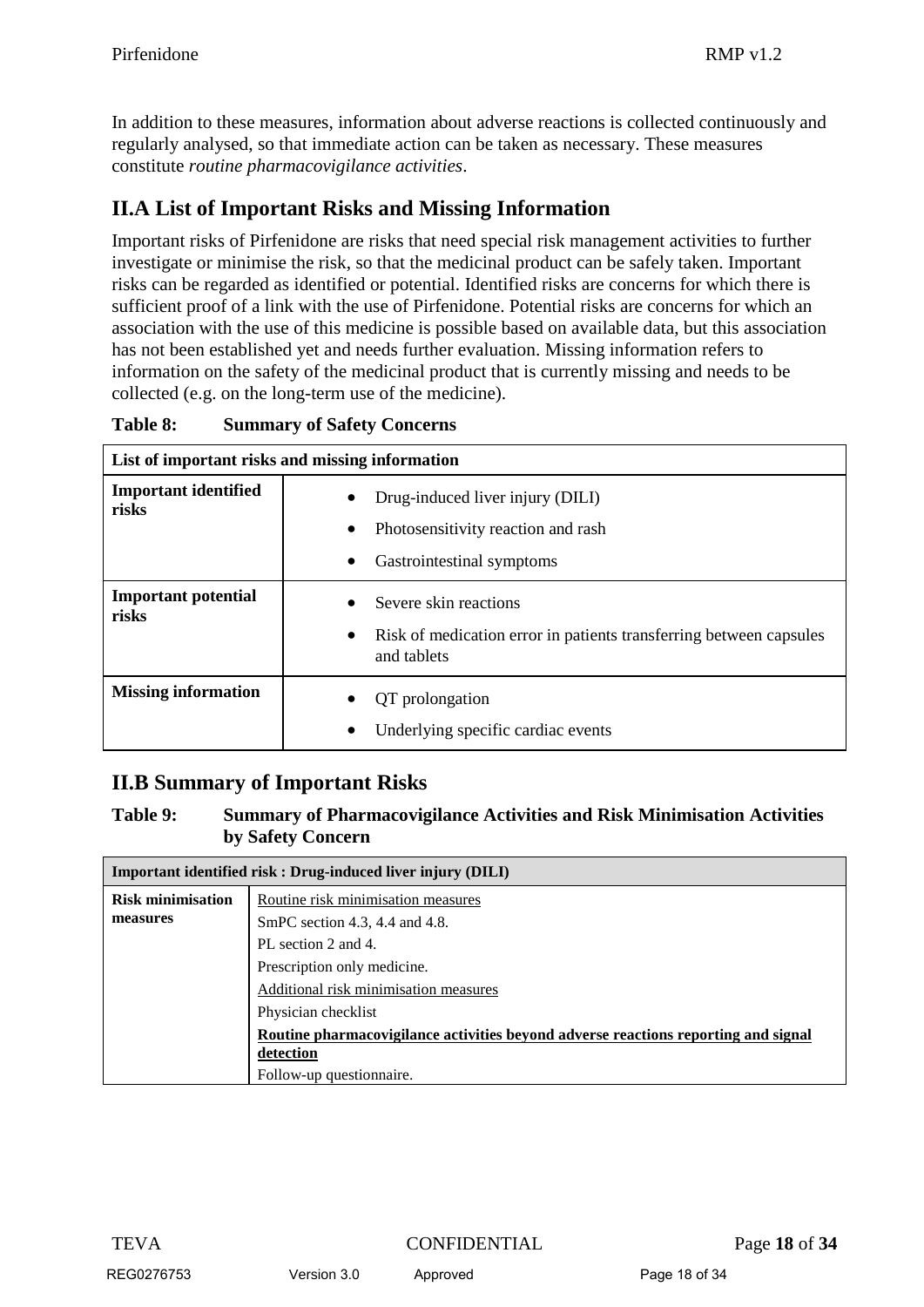| Important identified risk: Photosensitivity reaction and rash |                                                                                                                                                                                     |  |
|---------------------------------------------------------------|-------------------------------------------------------------------------------------------------------------------------------------------------------------------------------------|--|
| <b>Risk minimisation</b><br>measures                          | Routine risk minimisation measures<br>SmPC section 4.2, 4.4 and 4.8.<br>PL section 2.<br>Prescription only medicine<br>Additional risk minimisation measures<br>Physician checklist |  |
| <b>Important identified risk : Gastrointestinal symptoms</b>  |                                                                                                                                                                                     |  |
| <b>Risk minimisation</b><br>measures                          | Routine risk minimisation measures<br>SmPC section 4.2 and 4.8.<br>PL section 4.<br>Prescription only medicine.<br>Additional risk minimisation measures<br>None                    |  |
| <b>Important potential risk: Severe skin reactions</b>        |                                                                                                                                                                                     |  |
| <b>Risk minimisation</b><br>measures                          | Routine risk minimisation measures<br>SmPC section 4.2, 4.4 and 4.8.<br>PL section 2, 3 and 4.<br>Prescription only medicine.<br>Additional risk minimisation measures<br>None      |  |
|                                                               | Important potential risk: Risk of medication error in patients transferring between capsules and tablets                                                                            |  |
| <b>Risk minimisation</b><br>measures                          | Routine risk minimisation measures<br>Prescription only medicine.<br>Additional risk minimisation measures<br>None                                                                  |  |
| <b>Missing information: QT prolongation</b>                   |                                                                                                                                                                                     |  |
| <b>Risk minimisation</b><br>measures                          | Routine risk minimisation measures<br>Prescription only medicine.<br>Additional risk minimisation measures<br>None                                                                  |  |
| Missing information: Underlying specific cardiac events       |                                                                                                                                                                                     |  |
| <b>Risk minimisation</b><br>measures                          | Routine risk minimisation measures<br>Prescription only medicine.<br>Additional risk minimisation measures<br>None                                                                  |  |